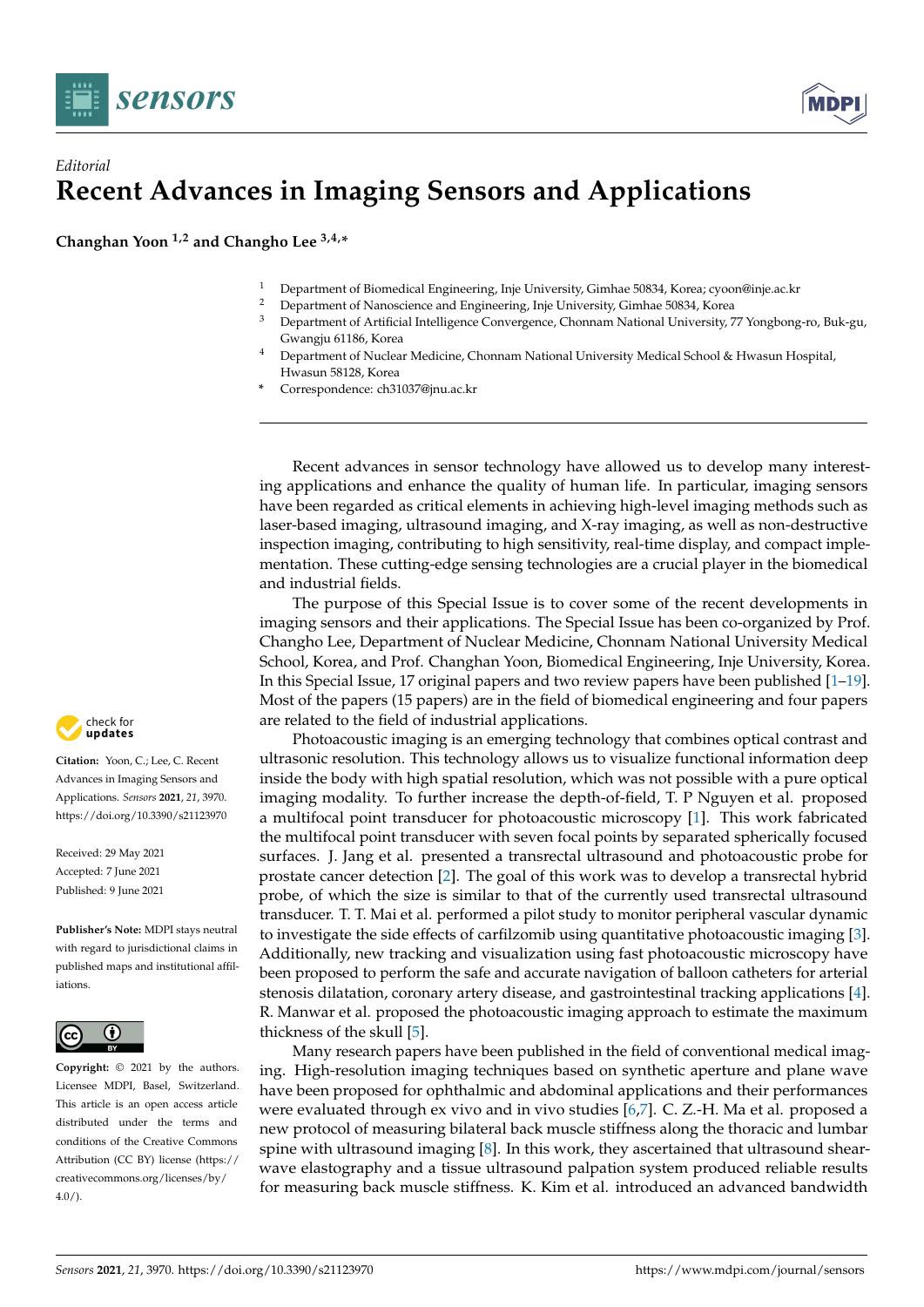expander circuit composed of unique switching designs to support a wide range of the transducer with a single ultrasound imaging system [\[9\]](#page-2-2). In addition, two comprehensive review papers have been published in this Special Issue. One is about the recent development of super-resolution ultrasound imaging and another is about the limitation of clinical elastography diagnosis [\[10](#page-2-3)[,11\]](#page-2-4).

J. Kang et al. proposed a brain tumor classification method based on a combination of deep features and machine learning classifiers [\[12\]](#page-2-5). In this work, they tried to adopt the theory of transfer learning and utilized various pre-trained deep learning algorithms to acquire crucial deep features of brain magnetic resonance imaging data. For the remote sharing economy, two-photon laser scanning microscopy based on the internet of things was proposed as a remote research equipment sharing system [\[13\]](#page-2-6). Using the internet of things modules, they developed a web service system where data are transmitted to and received from remote users and installed in the two-photon laser scanning microscopy. S. A. Saleah et al. presented a new quad-scanner-based optical coherence tomography for visualizing the full-directional volumetric structure [\[14\]](#page-2-7). H. Wu et al. proposed a new approach for measuring the adjustable volumetric frequency and phase information of the human chest and abdomen surface regardless of motion artifacts [\[15\]](#page-2-8).

For industrial applications, J. Lee et al. proposed a novel around view monitoring calibration method to avoid conventional exhaustive procedures which includes accurate positioning and estimating the calibration boards surrounding the vehicle [\[16\]](#page-2-9). This method only requires four pieces of random calibration information based on the correct position of individual calibrating boards. G. Lefever et al. investigated the effectiveness of elastic waves for a non-destructive testing method of cementitious samples and revealed their composites of the inner structure at the microscale [\[17\]](#page-2-10). K. A. Tiwari et al. presented a new analysis method of wave patterns from the macro-fiber composite transducer to overcome the limitation of accuracy issue of the previous analytical model [\[18\]](#page-2-11). They confirmed that the proposed model enhanced the analytical modeling for directivity pattern estimation. A multi-wavelength fluorescence LiDAR system was proposed for vegetation monitoring in forestry and agricultural applications [\[19\]](#page-2-0). The authors extended the system to the multi-channel fluorescence detection of laser-induced fluorescence based on the LiDAR scanning and ranging mechanism.

**Funding:** An NRF grant funded by the Korean government (MSIT) (NRF-2019R1F1A1062948 and NRF-2019R1A2C1089813) and Bio & Medical Technology Development Program of the NRF funded by the Korean government (MSIT) (NRF-2019M3E5D1A02067958).

**Acknowledgments:** The Guest Editors thank all the authors, reviewers, and members of MDPI's editorial team whose work has led to the publication of this Special Issue.

**Conflicts of Interest:** The authors declare no conflict of interest.

## **References**

- <span id="page-1-0"></span>1. Nguyen, T.P.; Nguyen, V.T.; Mondal, S.; Pham, V.H.; Vu, D.D.; Kim, B.; Oh, J. Improved Depth-of-Field Photoacoustic Microscopy with a Multifocal Point Transducer for Biomedical Imaging. *Sensors* **2020**, *20*, 2020. [\[CrossRef\]](http://doi.org/10.3390/s20072020) [\[PubMed\]](http://www.ncbi.nlm.nih.gov/pubmed/32260296)
- <span id="page-1-1"></span>2. Jang, J.; Kim, J.; Lee, H.J.; Chang, J.H. Transrectal Ultrasound and Photoacoustic Imaging Probe for Diagnosis of Prostate Cancer. *Sensors* **2021**, *21*, 1217. [\[CrossRef\]](http://doi.org/10.3390/s21041217) [\[PubMed\]](http://www.ncbi.nlm.nih.gov/pubmed/33572287)
- <span id="page-1-2"></span>3. Mai, T.T.; Vo, M.; Chu, T.; Kim, J.Y.; Kim, C.; Lee, J.; Jung, S.; Lee, C. Pilot Study: Quantitative Photoacoustic Evaluation of Peripheral Vascular Dynamics Induced by Carfilzomib In Vivo. *Sensors* **2021**, *21*, 836. [\[CrossRef\]](http://doi.org/10.3390/s21030836) [\[PubMed\]](http://www.ncbi.nlm.nih.gov/pubmed/33513784)
- <span id="page-1-3"></span>4. Kim, J.; Mai, T.T.; Kim, J.Y.; Min, J.; Kim, C.; Lee, C. Feasibility Study of Precise Balloon Catheter Tracking and Visualization with Fast Photoacoustic Microscopy. *Sensors* **2020**, *20*, 5585. [\[CrossRef\]](http://doi.org/10.3390/s20195585) [\[PubMed\]](http://www.ncbi.nlm.nih.gov/pubmed/33003536)
- <span id="page-1-4"></span>5. Manwar, R.; Kratkiewicz, K.; Avanaki, K. Investigation of the Effect of the Skull in Transcranial Photoacoustic Imaging: A Preliminary Ex Vivo Study. *Sensors* **2020**, *20*, 4189. [\[CrossRef\]](http://doi.org/10.3390/s20154189) [\[PubMed\]](http://www.ncbi.nlm.nih.gov/pubmed/32731449)
- <span id="page-1-5"></span>6. Lim, H.G.; Kim, H.H.; Yoon, C. Synthetic Aperture Imaging Using High-Frequency Convex Array for Ophthalmic Ultrasound Applications. *Sensors* **2021**, *21*, 2275. [\[CrossRef\]](http://doi.org/10.3390/s21072275) [\[PubMed\]](http://www.ncbi.nlm.nih.gov/pubmed/33805048)
- <span id="page-1-6"></span>7. Bae, S.; Jang, J.; Choi, M.H.; Song, T.-K. In Vivo Evaluation of Plane Wave Imaging for Abdominal Ultrasonography. *Sensors* **2020**, *20*, 5675. [\[CrossRef\]](http://doi.org/10.3390/s20195675) [\[PubMed\]](http://www.ncbi.nlm.nih.gov/pubmed/33027916)